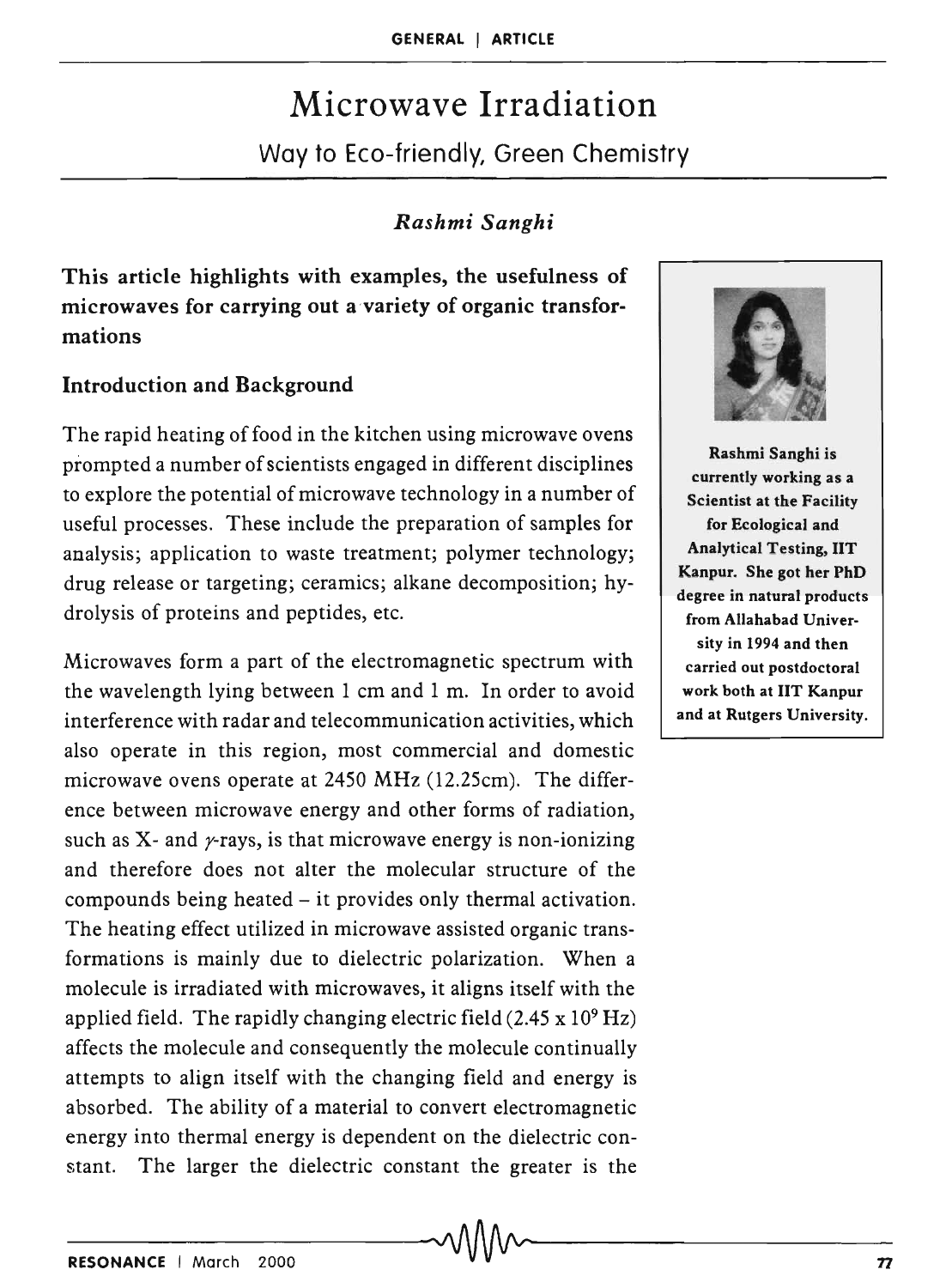coupling with microwaves. Thus, solvents such as water, methanol, DMF, ethyl acetate, acetone, acetic acid, etc. are all heated rapidly when irradiated with microwaves. However, solvents with low dielectric constants such as hexane, toluene, carbon tetrachloride, etc. do not couple and therefore do not heat that rapidly under microwave irradiation.

Microwave heating has thus been found to be a very convenient thermal source not only in the kitchen but also in a chemical laboratory. Chemists have explored the possibility of the application of a conventional microwave oven to carry out chemical reactions. It has been found that many reactions progress much faster upon microwave irradiation than with traditional heating techniques. The application of microwave irradiation to activate and accelerate organic reactions has taken a new dimension and has experienced exponential growth in the last eight years. Microwave chemistry is becoming increasingly popular both in industry and in academia. The future for the application of microwave technology looks bright because of its efficiency and its potential to contribute to clean products. Microwaves are revolutionizing the way we do our chemical cookery, even though how they work is sometimes more of a mystery.

### Microwaves and Organic Synthesis

In the past few years there has been growing attention on the use of microwave heating in organic synthesis since the first contributions by Gedye and Giguere in 1986. It has several advantages *ovet* conventional technology: remarkable decrease in the time necessary to carry out reactions; improved isolated yields of products; and sometimes remarkable effects on chemo-, regioand stereoselectivity *(Table* 1). It also appears that microwaves have a specific 'microwave effect' that lowers the activation energy of a reaction. Thus, microwave mediated organie reactions take place more rapidly, safely, environmentally friendly and with high yields.

As discussed earlier, a dipolar solvent with relatively low mo-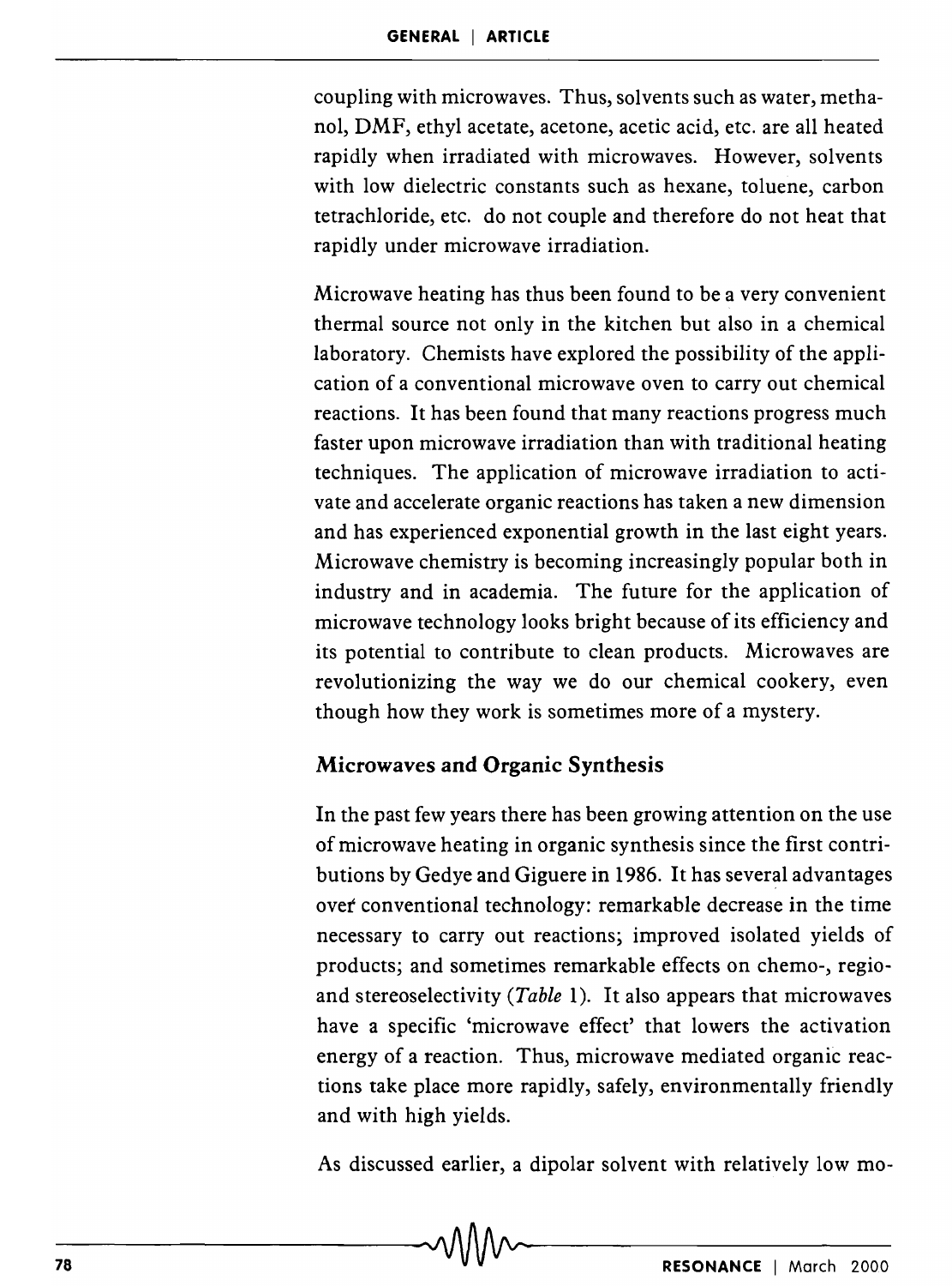| Diels-Alder reaction                                                                                          |                                                              | Conventional                               | Microwave                                         |
|---------------------------------------------------------------------------------------------------------------|--------------------------------------------------------------|--------------------------------------------|---------------------------------------------------|
| $\mathsf{C_6H_5}$<br>$C_6H_5$<br>COOEt<br>COOEt<br>EtO <sub>2</sub> C<br><b>COOEt</b><br>$C_6H_5$<br>$C_6H_5$ | solvent<br>reaction temp<br>yield<br>reaction time           | <b>DMF</b><br>153<br>34%<br>5 <sub>h</sub> | <b>DMF</b><br>198<br>80%<br>5 min                 |
| ortho-Claisen rearrangement                                                                                   |                                                              |                                            |                                                   |
| OH<br>Heat                                                                                                    | solvent<br>reaction temp<br>yield<br>reaction time           | <b>DMF</b><br>153<br>72%<br>36 h           | <b>DMF</b><br>195<br>97%<br>5 min                 |
| Oxidation<br>OН<br>ΟН<br>MnO <sub>2</sub><br>HO                                                               | Solvent<br>reaction temp<br>yield<br>reaction time           | 36<br>33%<br>$90 \text{ min}$              | diethyl ether diethylether<br>103<br>79%<br>7 min |
| Fischer esterification<br><b>COOCH3</b><br>COOH<br>$H_2SO_4$                                                  | solvent<br>reaction temp 65<br>yield<br>reaction time 80 min | methanol<br>92%                            | methanol<br>120<br>92%<br>1 min                   |

lecular weight will heat under microwave irradiation. Indeed, Table 1. many solvents are not just heated, but they superheat up to 20°C  $^\circ$ above their normal boiling points! Superheating is widely believed to be responsible for the increase in the rates and yields of chemical transformations. Water for example reaches 105°C (5 degrees above the boiling point) and acetonitrile reaches 120°C, an amazing 38°C higher then its usual boiling point. In many cases microwave mediated reactions can also be done in the complete absence of solvents! Therefore, toxic and expensive organic solvents can be avoided for carrying out many organic reactions. Such reactions not only reduce the amount of waste solvent generated, but the products often need very little purification. These processes will hopefully be adapted by big industries and will therefore reduce the pollution of the environment.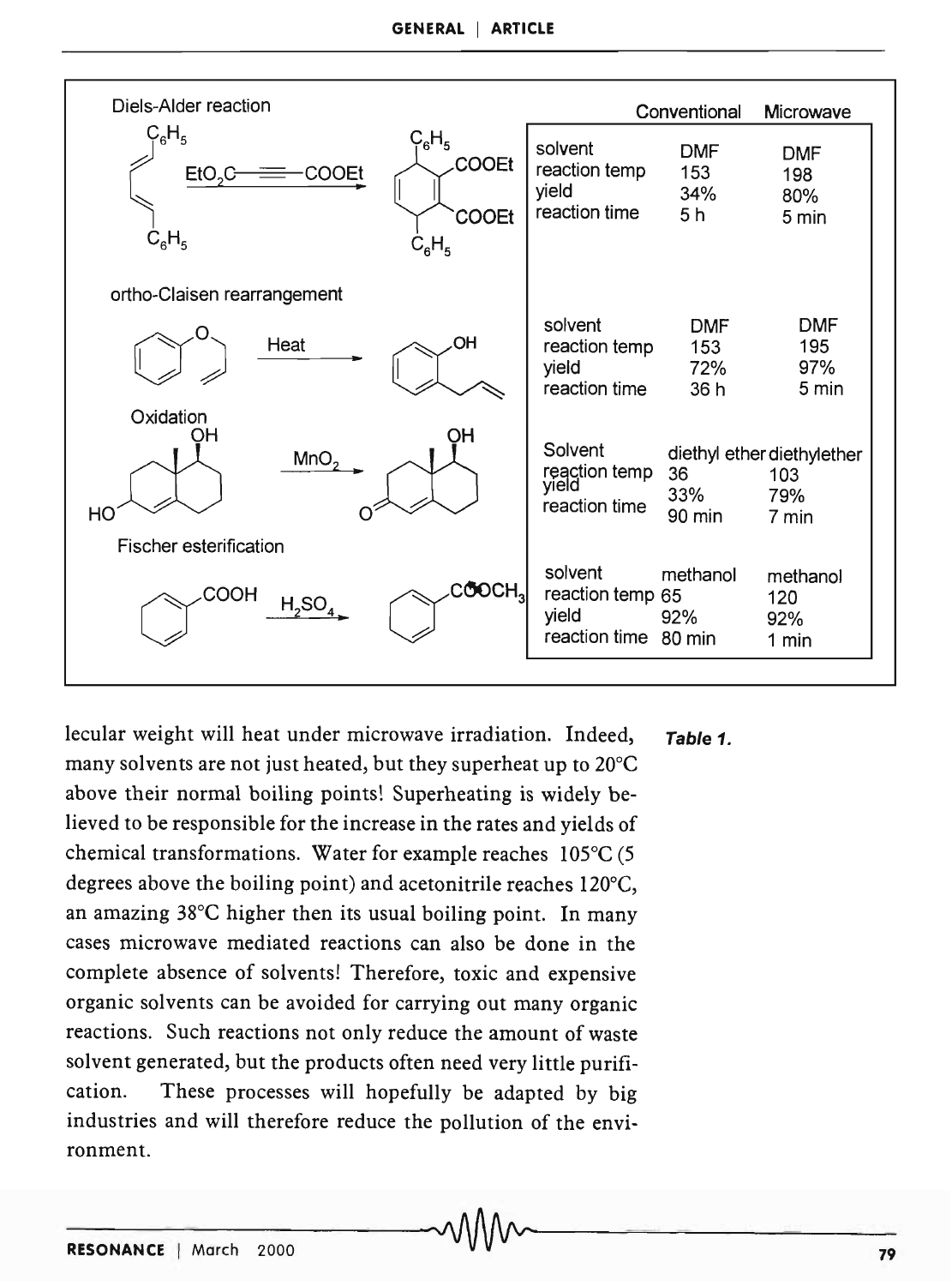### Microwave Synthesis on Solid Supports

Microwave heating for carrying out reactions on solids has also attracted considerable attention in recent years. For such 'dry media' reactions, solid supports such as alumina, silica and bentonite, montmorillonite clays and zeolites have been investigated. Although this technique seems best suited to transformations involving a single organic species, condensation reactions have also been reported. The practical feasibility of microwave assisted solvent-free protocols has been demonstrated in useful transformations like protection, deprotection, condensation, oxidation, reduction, rearrangement reactions and in the synthesis of various heterocyclic systems on solid supports. A wide variety of industrially important compounds and intermediates such as enones, imines, enamines and nitroalkenes have been prepared by this environmentally friendly solvent-free approach *(Table* 2). In these reactions, the organic compounds adsorbed on the surface of inorganic oxides, such as alumina, silica and clay or 'doped' supports absorb microwaves whereas the solid support does not absorb or restrict their transmission. The bulk temperature is relatively low in such solvent free reactions